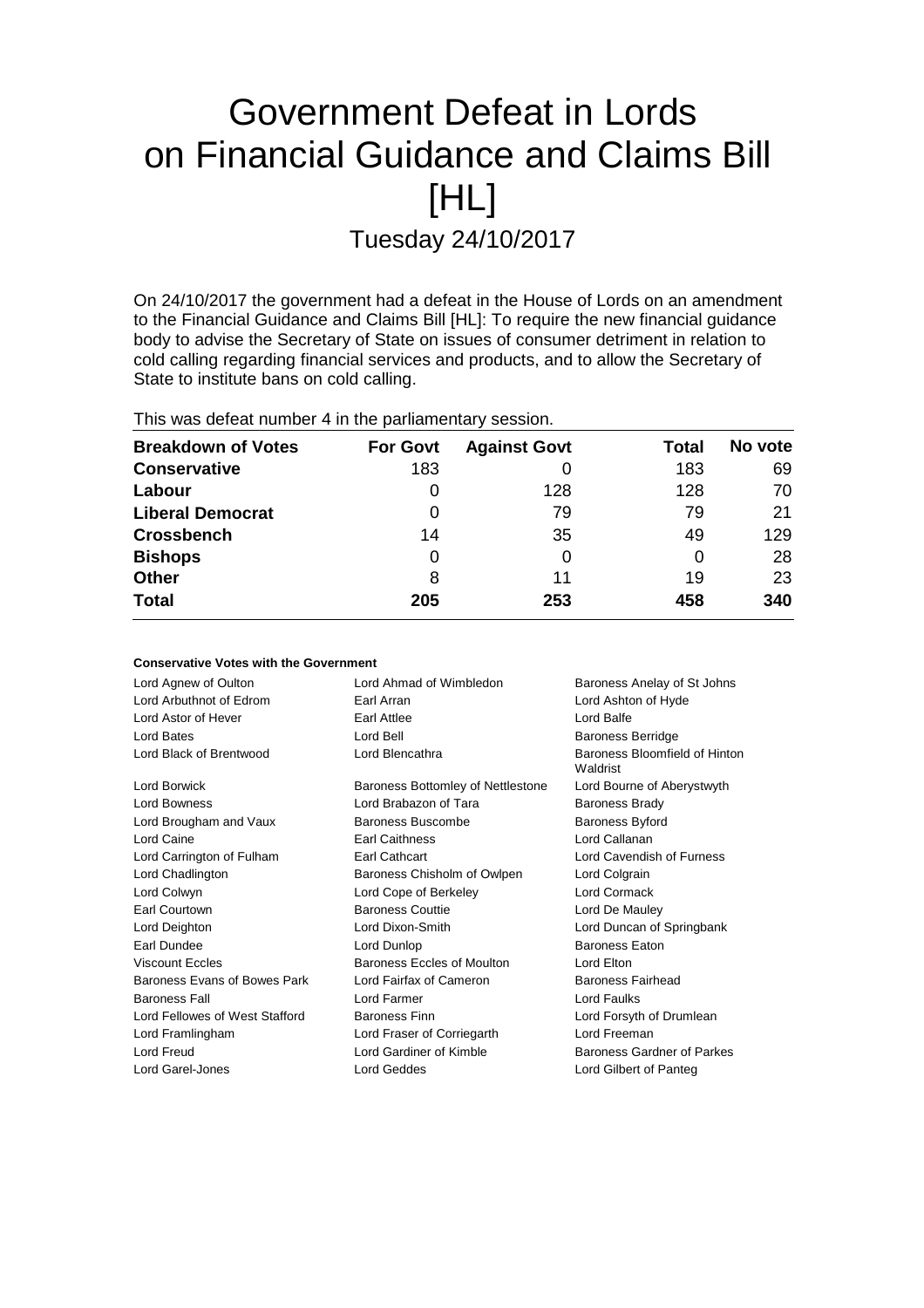Viscount Goschen Lord Grade of Yarmouth Lord Green of Hurstpierpoint Lord Griffiths of Fforestfach Lord Hague of Richmond Viscount Hailsham Lord Hamilton of Epsom Baroness Harding of Winscombe Lord Harris of Peckham Lord Hayward **Baroness Helic** Lord Henley Lord Hill of Oareford **Baroness Hodgson of Abinger** Lord Hodgson of Astley Abbotts Lord Holmes of Richmond Earl Home Earl Home Baroness Hooper Lord Horam Lord Howard of Rising Lord Howard of Lympne Earl Howe Lord Hunt of Wirral Lord James of Blackheath Baroness Jenkin of Kennington Lord Jopling Lord Keen of Elie Lord King of Bridgwater Lord Kirkham Lord Kirkhope of Harrogate Lord Lamont of Lerwick Lord Lord Lang of Monkton Lord Lansley Lord Leigh of Hurley **Lord Lexden** Earl Lindsay Lord Lingfield **Lord Livingston of Parkhead** Marquess of Lothian Lord Lucas Lord Lupton Lord MacGregor of Pulham Market Lord Mackay of Clashfern Lord MacLaurin of Knebworth Lord Mancroft Baroness Manzoor Lord Marland Lord Marlesford Lord Maude of Horsham Baroness McIntosh of Pickering Baroness Morris of Bolton Lord Naseby Baroness Neville-Jones Baroness Neville-Rolfe Baroness Newlove Baroness Nicholson of Winterbourne Baroness Noakes Lord Norton of Louth Lord O'Shaughnessy Baroness O'Cathain Lord Patten of Barnes **Lord Patten** Lord Patten **Baroness Pidding** Lord Polak Lord Popat Lord Porter of Spalding Lord Prior of Brampton Baroness Redfern **Baroness Redfern** Lord Renfrew of Kaimsthorn Lord Ribeiro Viscount Ridley Lord Risby Lord Robathan **Baroness Rock** Lord Ryder of Wensum Lord Sassoon Baroness Seccombe Lord Selkirk of Douglas Baroness Shackleton of Belgravia Baroness Sharples Lord Sheikh Lord Sherbourne of Didsbury **Baroness Shields Lord Shinkwin** Earl Shrewsbury Lord Skelmersdale Lord Smith of Hindhead Lord Spicer Baroness Stedman-Scott Lord Sterling of Plaistow Baroness Stowell of Beeston Baroness Sugg Lord Suri Lord Swinfen Lord Taylor of Holbeach Lord Tebbit Lord Trefgarne Viscount Trenchard Lord Trimble Lord True **Lord Tugendhat** Viscount Ullswater Baroness Vere of Norbiton Baroness Verma Lord Wakeham Baroness Warsi **Research Edit Controllering Lord Wei Baroness Wheatcroft** Baroness Wheatcroft Lord Whitby Baroness Wilcox Baroness Williams of Trafford

Lord Glendonbrook Baroness Goldie Lord Goodlad Baroness Wyld Lord Young of Cookham Viscount Younger of Leckie

### **Conservative Votes against the Government**

### **Labour Votes with the Government**

#### **Labour Votes against the Government**

- Lord Alli Lord Anderson of Swansea Baroness Andrews Baroness Armstrong of Hill Top Baroness Bakewell **Baroness Lord Bassam of Brighton** Lord Beecham **Lord Berkeley Baroness Blackstone** Baroness Blood Lord Blunkett Lord Boateng Lord Bradley Lord Brooke of Alverthorpe Lord Brookman Lord Campbell-Savours Lord Carter of Coles Lord Cashman Baroness Chakrabarti Viscount Chandos Lord Christopher Lord Clark of Windermere Lord Clarke of Hampstead Lord Collins of Highbury Baroness Crawley Lord Davies of Oldham Lord Desai Baroness Donaghy Lord Donoughue Lord Evans of Watford
- Baroness Adams of Craigielea Lord Adonis Lord Allen of Kensington
	-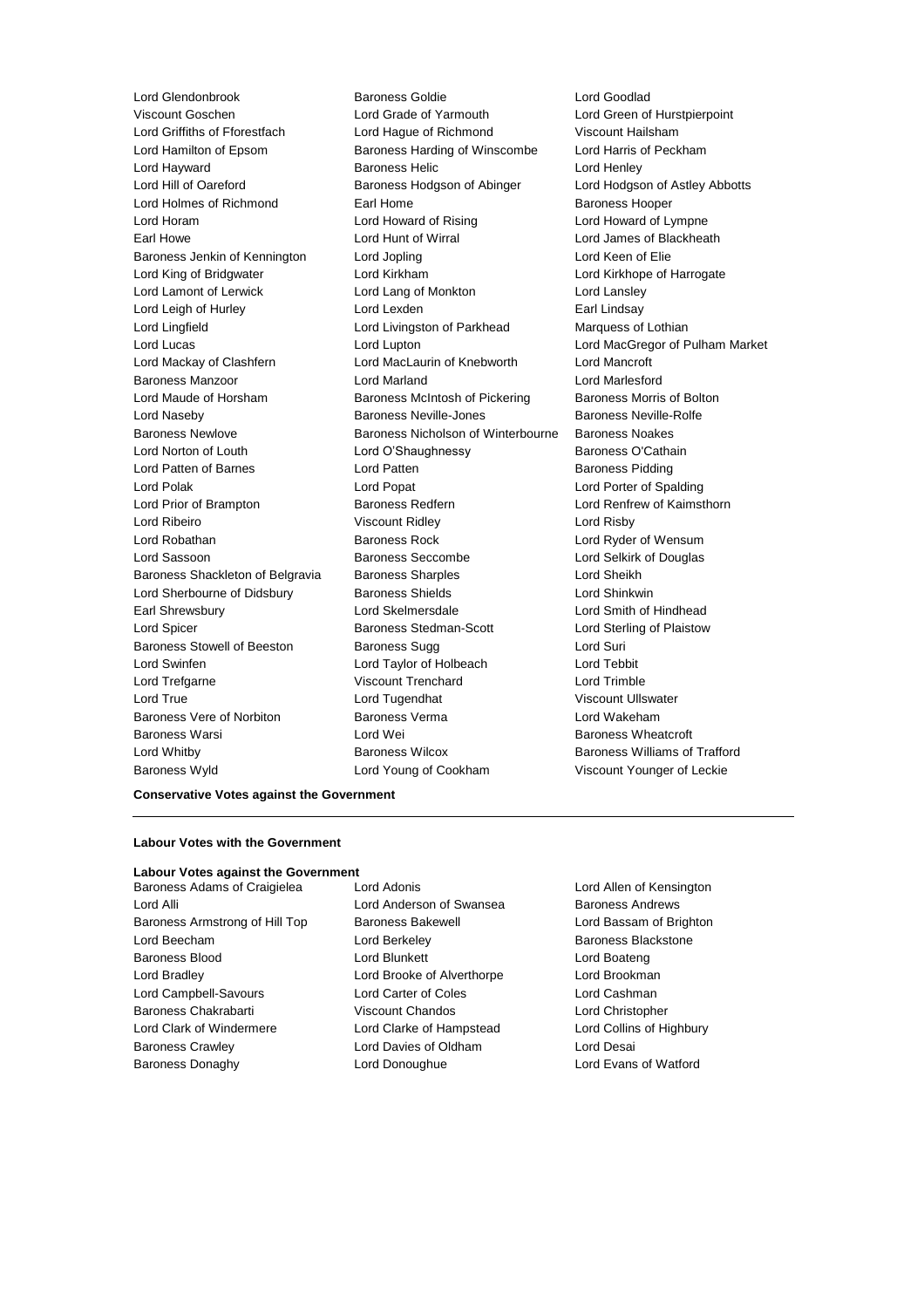Baroness Gale **Communist Construction Communist Construction** Construction Construction Baroness Golding Baroness Goudie Lord Grantchester Lord Grocott Lord Hain Viscount Hanworth Lord Harris of Haringey Lord Haworth **Baroness Hayter of Kentish Town** Baroness Healy of Primrose Hill Baroness Henig **Exercise Set Access** Lord Hollick **Baroness Hollis of Heigham** Lord Howarth of Newport Baroness Howells of St Davids Lord Hughes of Woodside Lord Hunt of Kings Heath Baroness Jay of Paddington Lord Jones Baroness Jones of Whitchurch Lord Jordan Lord Judd Baroness Kennedy of Cradley Lord Kennedy of Southwark Baroness Kingsmill Baroness Kinnock of Holyhead Lord Kinnock Lord Kirkhill Lord Knight of Weymouth Baroness Lawrence of Clarendon Lord Layard Lord Lea of Crondall Lord Leitch Lord Lennie Baroness Liddell of Coatdyke Lord Liddle Lord Lines Lord Lipsey Baroness Lister of Burtersett Lord Livermore Lord MacKenzie of Culkein Lord Maxton Lord McAvoy Baroness McDonagh Baroness McIntosh of Hudnall Lord McKenzie of Luton Lord Mendelsohn Lord Monks **Baroness Morgan of Huyton** Lord Morris of Aberavon Baroness Morris of Yardley **Lord Morris of Handsworth** Lord Murphy of Torfaen Baroness Nye **Lord O'Neill of Clackmannan** Baroness Pitkeathley Lord Prescott Baroness Primarolo Baroness Prosser Baroness Quin **Baroness** Quin Lord Radice **Baroness Ramsay of Cartvale** Lord Reid of Cardowan Lord Rooker Lord Rosser Lord Rowlands Lord Sawyer Baroness Sherlock Viscount Simon Baroness Smith of Basildon Lord Smith of Leigh Lord Snape Lord Soley Lord Stevenson of Balmacara Lord Stone of Blackheath Baroness Taylor of Bolton Lord Temple-Morris Baroness Thornton **Lord Touhig Lord Touhig Lord Tunnicliffe** Baroness Warwick of Undercliffe Lord Watson of Invergowrie Lord West of Spithead Baroness Wheeler **Baroness Whitaker** Lord Whitty Lord Williams of Elvel Lord Wood of Anfield Lord Woolmer of Leeds Baroness Young of Old Scone Lord Young of Norwood Green

Lord Faulkner of Worcester Lord Foster of Bishop Auckland Lord Foulkes of Cumnock

### **Liberal Democrat Votes with the Government**

### **Liberal Democrat Votes against the Government**

Lord Addington Lord Ashdown of Norton-sub-Hamdon Baroness Barker Lord Beith Baroness Bonham-Carter of Yarnbury Baroness Bowles of Berkhamsted Lord Bradshaw Baroness Brinton Lord Bruce of Bennachie Lord Burnett **Baroness Burt of Solihull** Lord Campbell of Pittenweem Lord Clement-Jones Lord Cotter Lord Dholakia Baroness Doocey **Lord Fearn Baroness Featherstone** Lord Fox **Baroness Garden of Frognal** Lord German Earl Glasgow Lord Goddard of Stockport Lord Greaves Baroness Grender Baroness Hamwee Baroness Harris of Richmond Baroness Humphreys Lord Hussain Baroness Hussein-Ece Baroness Jolly **Lord Kirkwood of Kirkhope** Baroness Kramer Lord Lee of Trafford **Lord Lester of Herne Hill** Baroness Ludford Lord Newby Baroness Northover Earl Oxford and Asquith Lord Paddick Baroness Pinnock Lord Purvis of Tweed Baroness Randerson Lord Razzall Lord Redesdale Lord Rennard Lord Roberts of Llandudno Lord Rodgers of Quarry Bank Baroness Scott of Needham Market Lord Scriven Lord Sharkey Baroness Sheehan Lord Shipley Lord Shutt of Greetland

Lord Steel of Aikwood Lord Stephen Lord Stoneham of Droxford

Baroness Maddock Lord McNally Baroness Miller of Chilthorne Domer